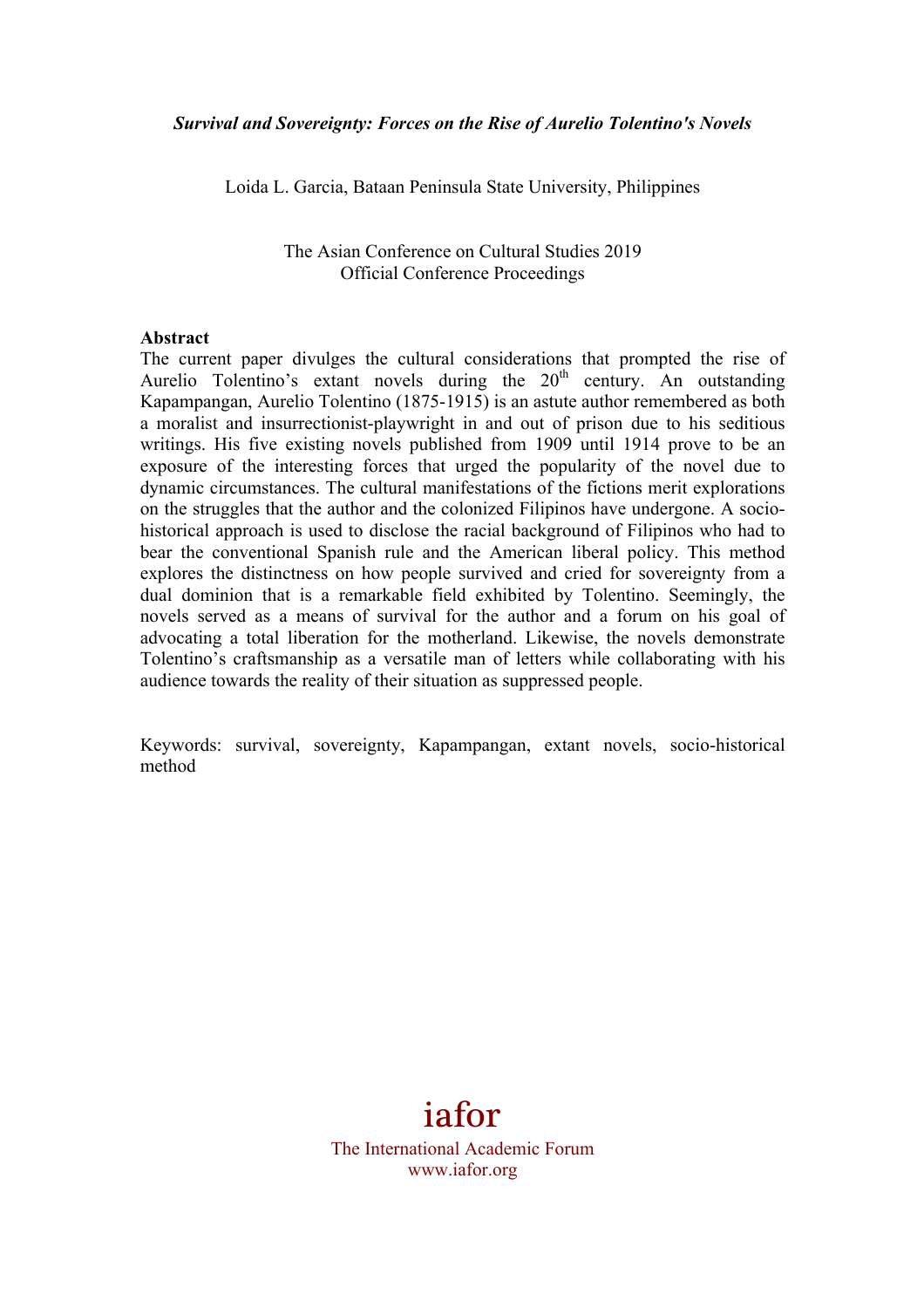#### **Introduction**

Regional studies of literature have always been a fascinating field that disclose a connection among the past, the present and the future of a race. Literature takes us to a historical milestone that connects mankind in the world. Aurelio Tolentino's fictions are illustrations of a distinct identity which resembles the present social, political and other institutional forces and in the same breath caution his readers to what may occur. His themes are universal for they speak of an individual's natural instincts for survival and the quest for sovereignty.

The study is limited to the analysis of the five extant and available novels of Aurelio Tolentino that were printed from 1909 to 1914. These novels are part of the donations of Tolentino's heirs to the University of the Philippines Library in 1972 while the novels *Ang Buhok ni Ester* and *Maring* are also made available online through the effort of the University of Michigan Library and the American Philosophical Society. The other reported novels of the author which have gone extinct are no longer included in the subsequent discussion.

Aurelio V. Tolentino has been a product of the three-century rule of Spain and the forceful take-over of the US dominion. He is a distinguished and educated man who has personally got connected with the ugly visage of a subdued nation. He has been a freedom fighter and bestowed more literary legacy in terms of his volumes of extant works than any of his contemporaries. His expertise on his art is greatly exhibited from the different genres of his writings; moralistic works, essays, journals, zarzuelas, plays, and later his immensely popularized novels. He has been imprisoned nine times due to his seditious works and campaigns against foreign invasion. He would later use novel writing to communicate with his readers that would earn him the recognition of producing the most number of novels on his lifetime.

The first decade of US rule marked a literary shift from the Spanish-inspired corrido to realistic writings. The new policy on progressivism and liberalism built up an interest on modern-day landscape in terms of literary production. The usual metrical romances and fantasy tales encouraged by Spain had been spurned by playwrights in favour of realistic writings. The Spanish comedia and corridos were replaced by localized zarzuelas where Tolentino excels bearing on his name at least ten extant zarzuelas. Barely a few years during the onset of the US regime, the grandeur of Spanish-inspired literature in the form of fantasy and make-believe have been rebuffed by both the local writers and the reading public.

The liberalization policy in literature by the new American rulers inevitably marked an innovation in the old genres of writing. The swift development in the literary aspect paved the way for more printing presses, literary organizations, uncensored fictions and other writings, and more importantly the increasing number of patrons. Being a journalist-moralist, Tolentino has to adopt with the present trend of writing in order to keep his persona as an astute writer. Well acquainted with the rising popularity of novel writing in the West since the  $18<sup>th</sup>$  century, the author has proven that he could go along with the newest literary movement. In terms of readership, his contemporaries have benefitted on the US educational policy that mandated natives to gain literacy. Larkin (1972, p.144) reports that the number of students in Pampanga increased from 3,400 (1901) to 13,000 (1910) and the number of schools jumped from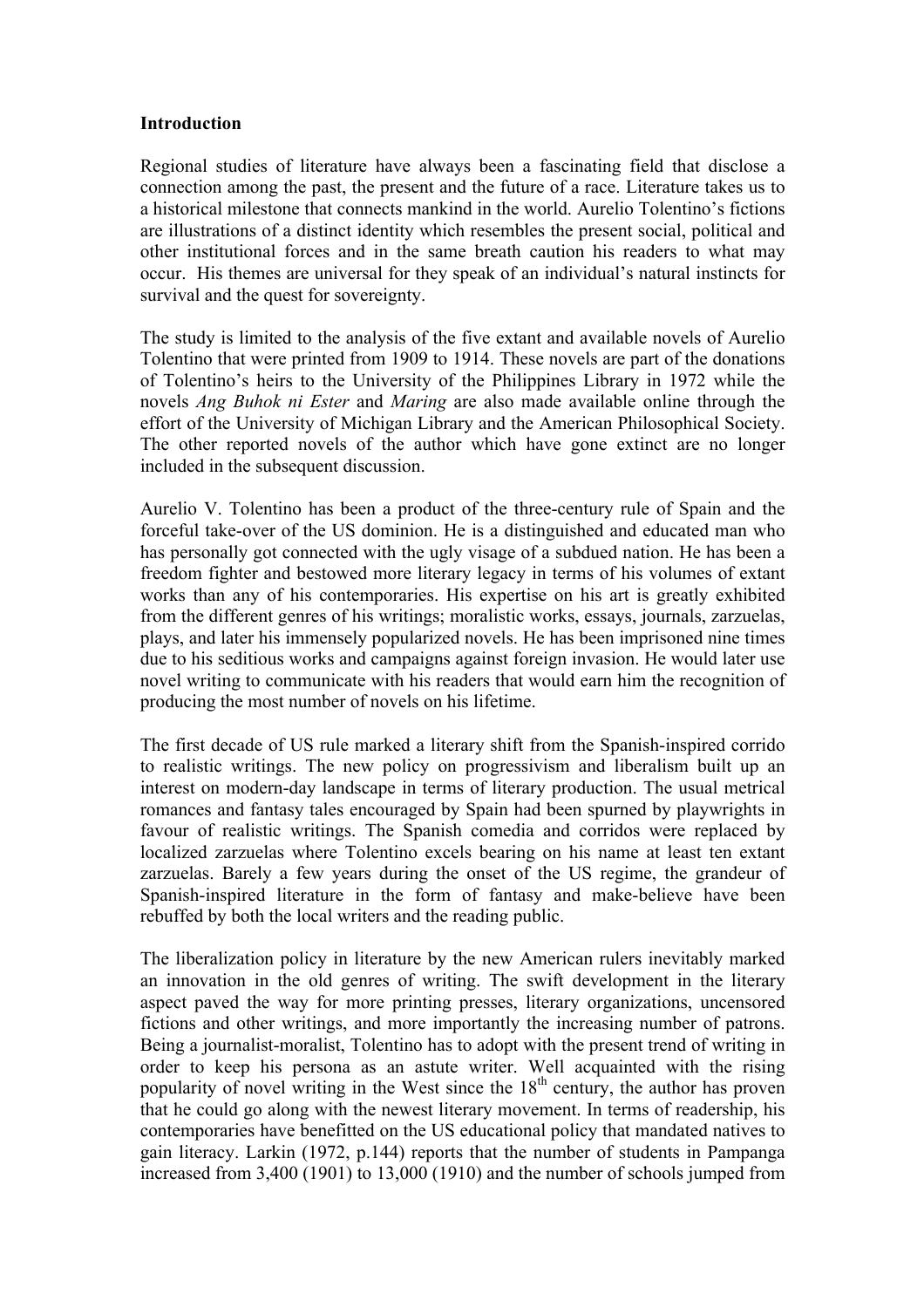41 to 185 in the same period. Tolentino's first novel was released in 1909. As a man of letters, Tolentino was well aware that the Realism movement in his time was the promising and widely acknowledged hence he had to keep pace with that serving two purposes by doing so; he's into modern writing phase and he will use the forum to transport his message.

History accounts that the US occupation brought about an abrupt social and economic change in the Kapampangan society (Larkin, p.129). This in turn created a separate identity and economic hostilities among the elites and the common folks for a modern society is fast developing. The landlord-peasant camaraderie has been influenced by the rapid transformation in terms of social groupings. Aside from the upper class natives, the growing number of Chinese mestizos and a small group of Spaniards have been formed fashioned in each own circle through intermarriages and connections. The turnover of native elites has been significantly marked that showed the rising class of Chinese mestizos which created infusion as well as discrimination among the masses. Larkin noted that very few 'pure' Indio families and what remained was a governing class in the Kapampangan society.

Further, the onset of the  $20<sup>th</sup>$  century shows the Chinese populace that has greatly increased in number with all their wealth, power and business acumen. They dominated the commercial sector of the province as buyers, exporters, middlemen down to being workers in all business sectors. It is of no wonder that the author vehemently despise the presence of the Chinese blurting on his novels that they want to own the land that belongs to the Filipinos. Consequently, during the first decade of the US rule, Americans are short-staffed to implement the new programs so they rely heavily to native cooperation. A new political structure has surfaced that required governors and board members in the province through an election process. The elected leaders have become the symbols and cradles of political power. The upperclass native elites have the authority to rule over their own people, not for the common good but more on personal gain.

Along with the stated reasons and more, Tolentino, recorded as newly married in 1907, opted to leave his birthplace and reside in Manila together with his family and venture into a printing press business for economic security. His transfer was not an isolated case because statistics show that as early as 1903, over 17,000 Kapampangans have already transferred to Manila. Having been imprisoned and about to be pardoned, Tolentino did not stay to see for himself how his beloved Pampanga would fare in drastic cultural transformation. He had to find some means to support his family on financial matters. Besides, he had to devise some means to awaken the sensibilities and patriotic spirits of his people on his call for survival and sovereignty.

## **Related Studies**

Recent scholarly works pertaining to the genre that portray the colonial attitude of the locals need much to be desired and authors who indulged in this critique usually centre their insight on the characters. The study authored by Baldoz and Ayala published in 2013 has emphasized how US policies toward Philippines and Puerto Rico had affected the locals. The mode in which these policies created a great impact on the social conditions of the people yielded civil conflicts as the colonizers asserted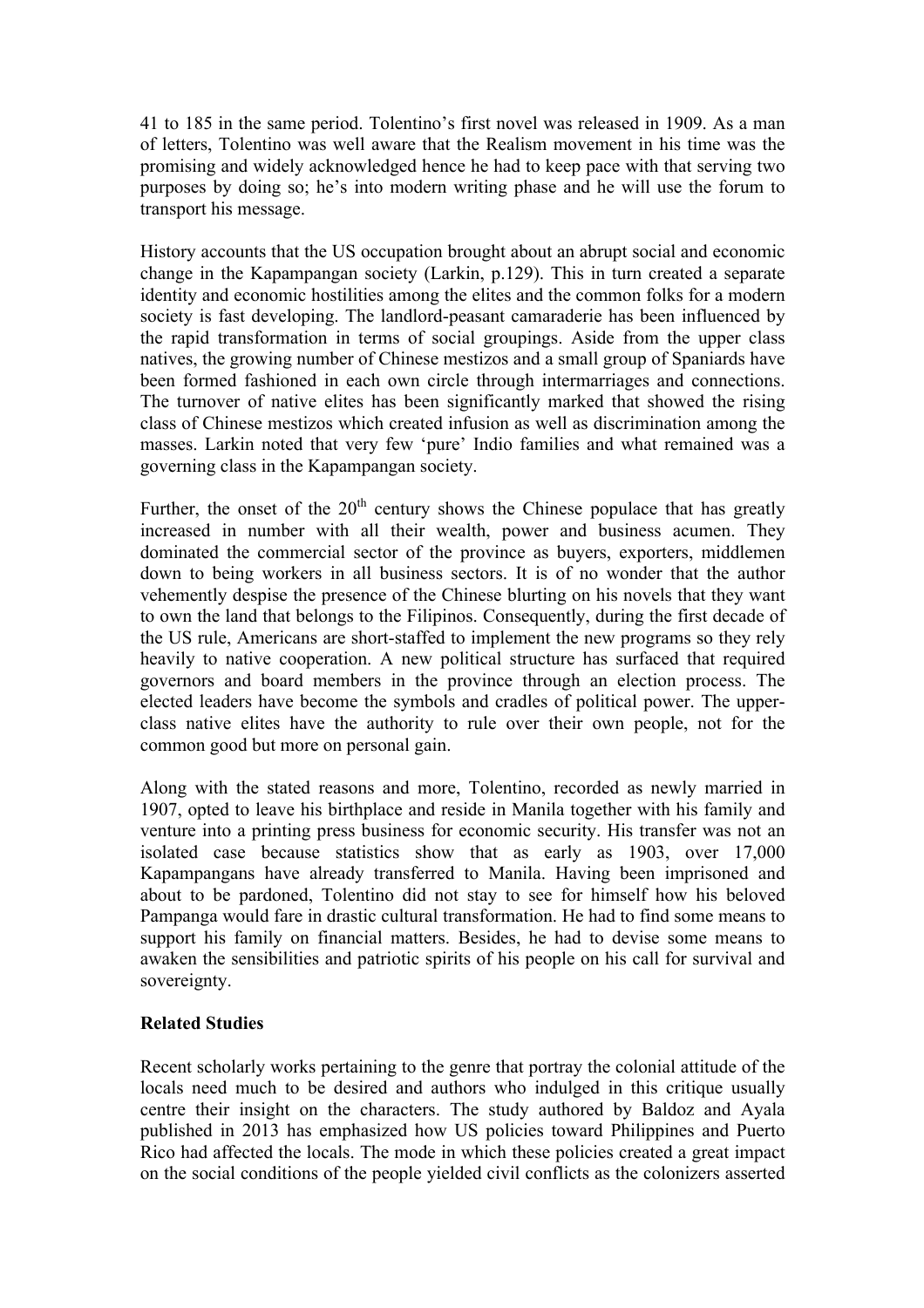their own policy inappropriate to the contemporary state of mind of the colonized. The existing study also considers the age of US imperialism in the country which has been a recurrent theme of Tolentino's extant novels. The power of the US exerted to the natives is manifested by the author as a complete betrayal to the Filipino people. The colonial policy on liberalism has benefitted only the upper class while the poor have sunk into poverty.

Meanwhile, Patterson in 2014 has explored Pacho's novel *Cebu*, a Filipino American priest on his first trip to the Philippines to bury his deceased mother. The essay focuses on the social satire in the fiction that exposed how the ideologies of liberal tolerance affect Filipino Americans. It is disclosed that the novel searches for the social reciprocity that migrants pay back their homeland and the host country. The present paper likewise discovers the cultural aspects of Tolentino's novels that stimulated him to infuse his sentiments to his readers. Based from his biographical accounts, the author has gone through multiple ground battles on his advocacy to liberate the country from colonial rules. His novels are likely to serve as his platform to connect with his readers.

A regional literature supporter, Lalas-Garcia has initiated the most recent study on Kapampangan novels on her 2018 published book that focused on the sources and influences of the stated fictions. The investigation covered all the vernacular novelists and their works which stimulates more in-depth analysis on each of the Kapampangan novelists. The study of Tolentino's works is warranted because of his distinct personality as a nationalist writer aside from bequeathing more volumes of the early novel genre. In contrast to the wider perspective employed on Kapampangan novels, the present study exclusively deals on the literary landscape that prompted the author to produce his fictions.

## **The Socio-Historical Method**

The current study is focused on the thesis that Aurelio Tolentino has come up with the most number of Kapampangan novels primarily because of his need for survival and his advocacy for total sovereignty from the foreign colonial power. The novels shall be analyzed as a whole based on their contextual setting not limited to any literary elements like forms or structures but a disclosure on how they existed as prompted by the condition of the early  $20<sup>th</sup>$  century. The investigation of the novels is centered on the socio-historical and the cultural conditions that paved way for Tolentino's novels.

Reyes (1992) in her book '*Kritisismo'* as cited by Lalas-Garcia (208, p. 21) details the sociological and historical concepts of literary criticism in the country. The former states that critics will establish a broader perception on the local texts if they adopt the historical concept that takes the readers to the past when the literary form has started. Once the critics lay down the historical and sociological contexts of the works, it would be easier to realize why certain literary genres had developed and flourished in different stages. Previously in 1979, Reyes has attested to the appropriateness of the methodology when she engaged it on her dissertation *Kasaysayan at Kontekstong Panlipunan ng Nobelang Tagalog, 1905-1975.* She then found out that the use of the historical and sociological approach in her study affirmed the concept that the Tagalog novels of 70 years are created based on the subjective interpretation of the authors.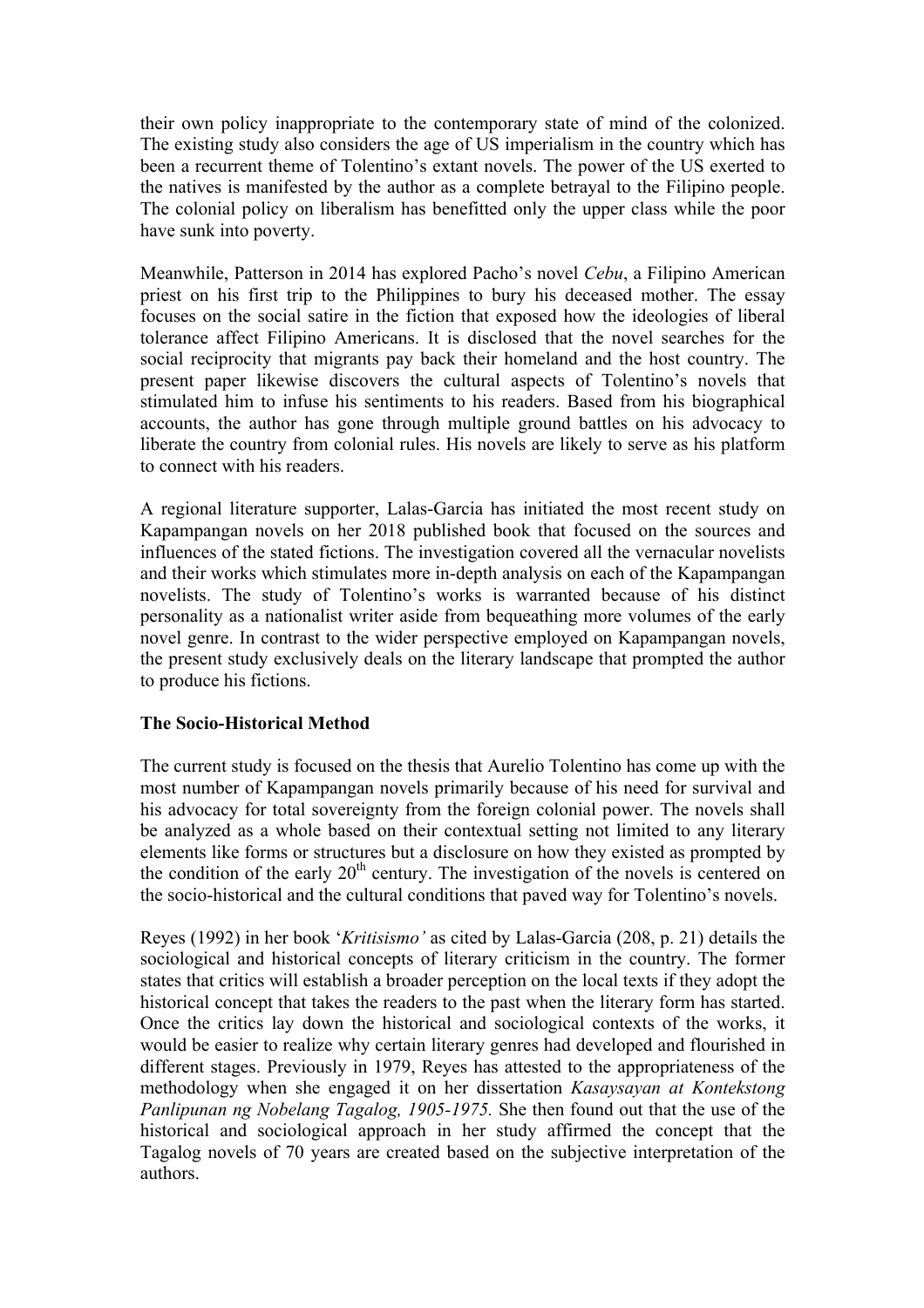Ian Watt (1957, p. 16) affirms on his book *The Rise of the Novel* that the plot in the novels had to be acted by particular people in particular circumstances. By this he has explored the influences of social situations in the writings of a novel by Daniel Defoe, Samuel Richardson and Henry Fielding who were affected by the changes in the reading public of their time during the 18th century and that their works are conditioned by the new social and moral conditions which the novelists and their readers shared. In the same manner that the combined historical and sociological conceptual framework provides a wider standpoint on how Tolentino's novels have been produced, how they were influenced by the specific contextual setting of their time and why survival and sovereignty are the forces that impelled the writings of his novels.

#### **Discussion**

The five extant novels of Aurelio Tolentino has the same recurrent pattern of the author's need for survival and sovereignty and this is deliberately transported to his readers. As a well-known newspaperman and a patriot, the author finds his vehicle on his fictions to forge a strong bond with his audience.

*Buhay (1909)* **-** previously titled *Mutya* originally written in Kapampangan

The novel highlights the justice expertise of Aurelio Tolentino. It likewise marks the thoughts of the author in terms of how he sees the situations under the colonial rule. Being a law student, he provides free legal counsel to his readers. Having dealt with nine imprisonments, he guzzles in his novel the proper justice system that needs to be accorded to people. No one needs to be in jail if innocent of the crime and everyone has the right for freedom. Buhay and Marcial are victims of circumstances and they should not suffer needlessly. Good-hearted people should not be exploited to achieve one's end. When confronted with evil wrongdoings, somebody must step up and do all means to get out of the situation. Suffering is not needed for salvation. The call for survival to bear the colonized culture and endure societal pressures from varied sectors is effectively expressed on his first novel. The advocacy for a complete sovereignty from the foreign maneuvers is the inevitable duo on his aim for survival.

The author makes use of the character of Dining, the usually meek and pliant mother and wife to uphold the truth. She has gone to all authorities to prove that both her daughter and Marcial are innocent of the crime. She has led the way on how to discover a strong evidence that will point to the real culprit. She has exposed the duplicity in Don Marcelo's personality. Finally she has come to the point of betraying her wicked husband of conniving with the victim for his own selfish motives. Buhay and Marcial have survived the court trials and their ordeal; they had been accorded their most deserved sovereignty once denied from them. The strong and persuasive female voice is heard and the author's message is conveyed noticeably.

In a society where women are overshadowed by social constraints, men should demonstrate that they can do something to protect them. It is a shame on their masculinity that they remain placid on the trying situations that befall them. The new US rulers are abound but the natives should let their forces be felt and acknowledged. Traitors have no place in a land intended for the natives. The plight of the conniver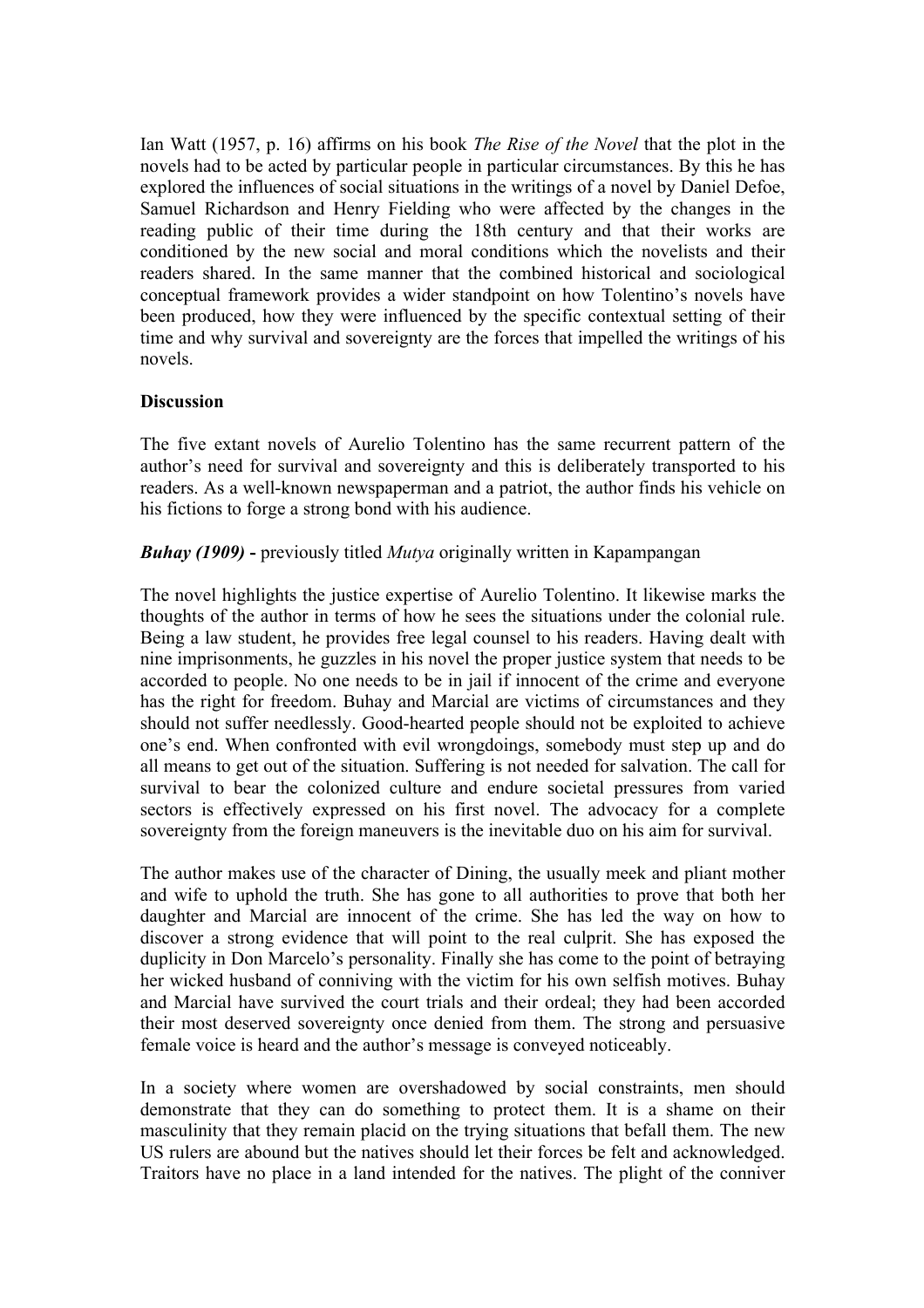Daluyong who was exiled in Mindanao then later killed by the Moros needs to serve a warning to those who conspire to the invaders. Tolentino's readers are made to understand that it requires strong will, courage and even losing self-seeking family members to survive on their present situation and win the battle for sovereignty.

### *Ang Buhok ni Ester (1911-1915-***three-parts***)-*Esther's Hair strand

*Ang Buhok ni Ester* is considered by literary critics as Tolentino's best novel for his use of gothic fiction on his novel. His characters show intense emotions that effectively connect with his readers and urge them to get involved in the turn of events. The title bears the name of Ester, the only sister of Ruben, the latter a medical graduate who comes back home to serve his people.

Tolentino has been very successful in fashioning his network of uncertainty on his characters. Ruben is a medical graduate, Oscar is a lawyer, both Ester and Gloria are well-educated women but all of them fall prey on the sly and cunning mind of Gerardo. The intellectual mind of the author has been well manifested by the culprit on his varied structure that favors only himself. Don Luis and Ester have gone hopeless and almost out of their mind because of humiliation bearing the disgrace that Ruben has been accused of, but the craftiness of Tolentino finds convincing scenarios that will comfort his readers. Ruben has survived from death penalty, Oscar has been freed from prison, Ester and Don Luis survive on their health problems, and Gloria has survived the rape attempts of Gerardo. All of them have gained their sovereignty from Gerardo's evil schemes and from the injustices of the court system.

The court proceedings are well-detailed and provider of accurate due process in the law system. The manner of questioning among witnesses during cross examinations would educate ordinary citizens on the justice system. Tolentino's readers would readily believe his series of reasoning for they are aware that the author has worked as a clerk of court and has studied law. Using his novel as his platform, the author's call for survival and sovereignty is very transparent. This fact is affirmed by the novel's preliminary pages that shows the message of Dr. Simpao in 1911 who has directly expressed the unfair justice system in the country, the corrupt politicians abound, and the optimism that integrity will prevail against evil practices.

The novel's appeal for sovereignty is heavily embossed on all his characters. Don Luis blatantly discloses the ills of society because of corrupt local politicians and the present foreign policy imposed in the country. He calls for sovereignty by using material resources and intellectual means especially to uphold love for the motherland. The lawyer character of Oscar talks about the present republic imposed by the Americans, also the two-faced natives who disguise as patriots but act as traitors. He further states that in order to gain freedom, people should guard their votes; anyone who sells their votes is worse that Judas Iscariot who sold only his Teacher not the whole motherland. The novel undoubtedly campaigns for initial survival then sovereignty.

#### *Maring (1913)* -Maria, Honor and Strength

The story of Maring, subtitled 'honor and strength' is again a story of survival and sovereignty. Tolentino's message is cloaked on the manliness of a woman character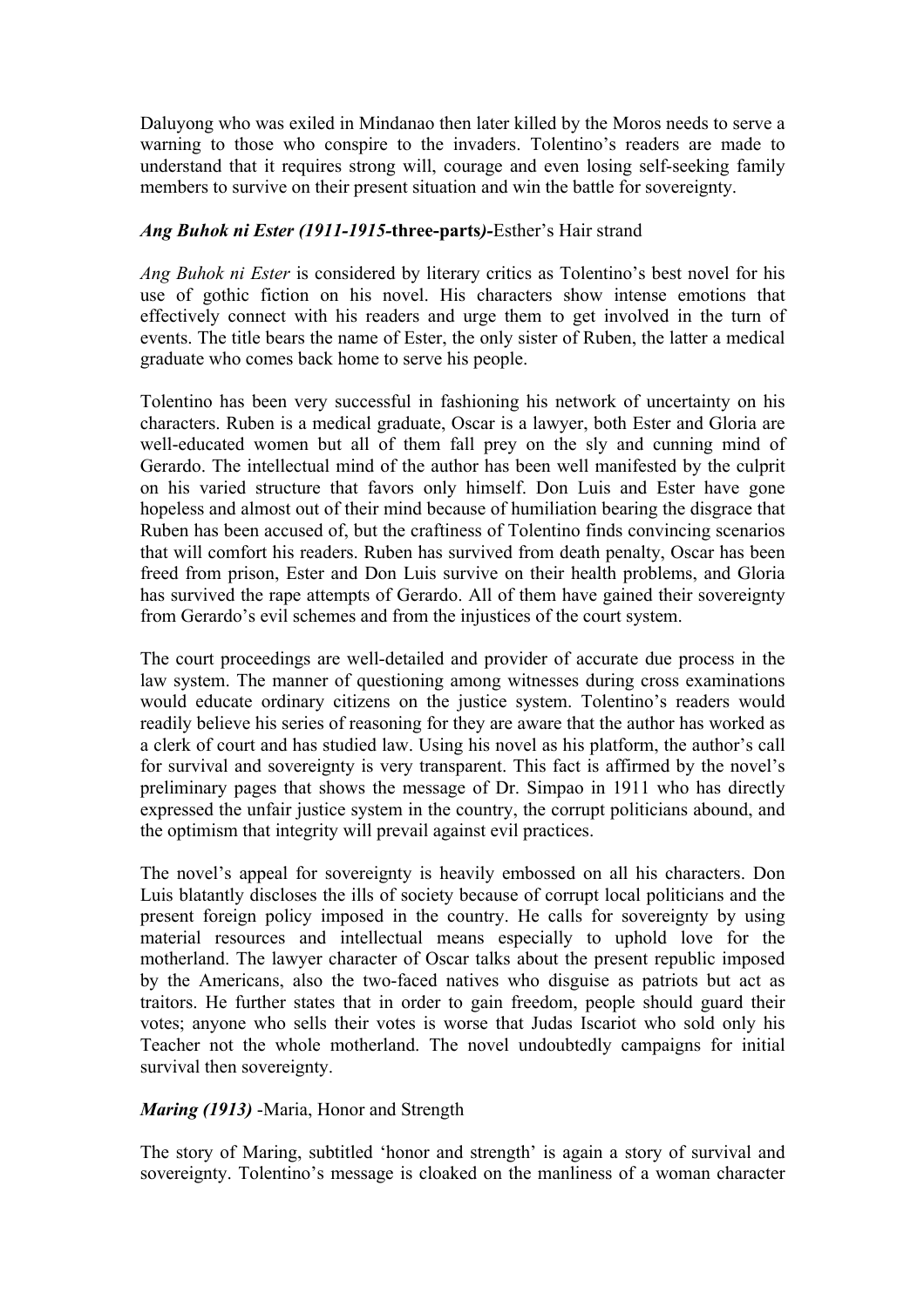who is able to surpass all adversity that confront her. He has masked through the conservative story of Maring his intention of getting into his readers' sensibilities.

The independence exemplary shown by the major character is hoped to penetrate into the thoughts of his audience. Maring, with all her difficulties is able to stand in her own, without assistance to anyone and still managed to keep her dignity intact. With the initiation of US commercialism in the country, the author wants her readers not to get lured on the new enticements being brought in the country. Maring has lived simply and rejected any materialistic offerings which taught her to trust her own judgments. Her survival is mainly because she worked on it, she has done the right thing and refused help from questionable donors. Her part time American employer entertains drunk guests in her home and one even attempts to molest her but she fought back and hard. She stabbed the American and he tried to chase her she led him to a river where he got drowned. Maring has survived to keep her honor all by her own determination and will. She did not hesitate to challenge and face the wrath of the Americans in doing so.

Moreover, the story of Maring exhibits her quest for sovereignty. The lead character wants to be free from oppression. She is deceived and taken advantage by more powerful people in her own land and only encouraged her to find means to escape from any trap. She flees when needed but continues to live with self-worth and managed to save her family. True, she has always been into a web of trials and misfortune but her willpower and resolve to emerge triumphant gives a renewed optimism to readers. The author is clear on his intent that the present situation is just temporary; that the colonial power has an end, that there is a way to get out of the situation and that like Maring in the novel, the Filipinos will gain their reward of sovereignty.

#### **Kahapon, Ngayon at Bukas (1913**) -Yesterday, Today and Tomorrow

Tolentino's versifiedn*novelang Tagalog* is sub-titled Larawan ng Bayan (Reflection of the Land). The narrative is set during the pre-colonial times when the land is abundant with gold and treasures. The circumstances nonetheless illustrate vividly that of the contemporary conditions. The gist shown below is translated by Lalas-Garcia (2018, p. 182-183) from the text's Tagalog version.

Raha Lakhang Bayan rules the land, his wife Kalayaan and his daughter Mithi are described as having incomparable beauty with noble deeds for the people. The Raha and his family acknowledge the proposal of friendship from the stranger Haring Samuel who later has betrayed their trust. The powerful King from a foreign land offers his aid to help the Raha to overthrow his invaders and by doing so Haring Samuel earned the gratitude of the natives. Eventually, Haring Samuel's troops assault the boundaries of the nation until the Raha is subdued and murdered.

Countless natives are mercilessly slain, their precious land badly devastated, the anguish of many are seen and heard and on the death of their Raha the hopes of the people are replaced by fear and helplessness. Haring Samuel imposes his new policies masked with promises of modernization but apparently are all self-serving and all for the benefit of the rich and powerful. After a few years, a glorious vision happened.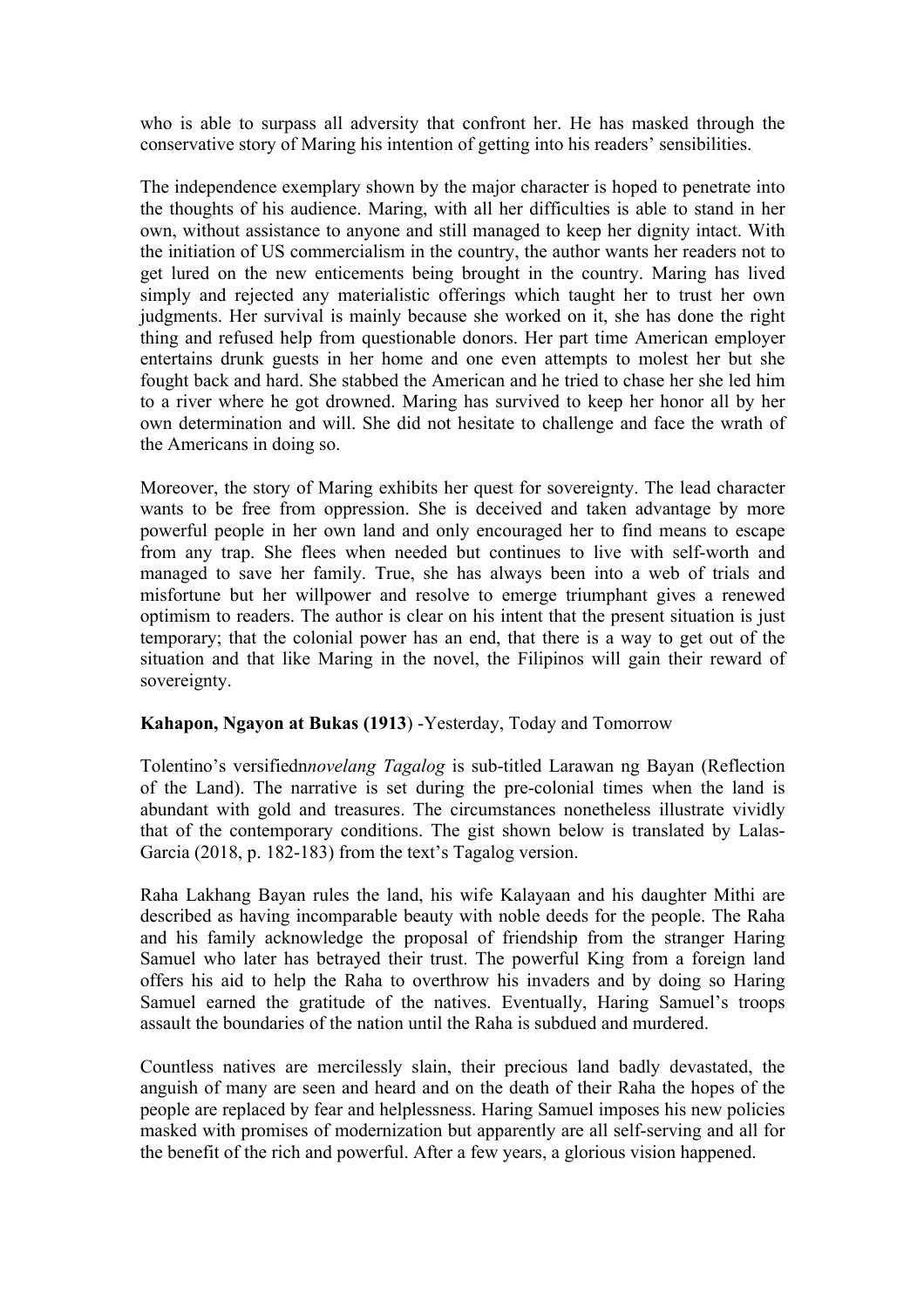From beneath Raha Lakhang Bayan's resting place, a series of frighteningly thunderous lightning was heard and strikes at the grave and split it open to present the splendid image of the Raha whose face gleans with power and superiority. Haring Samuel seems to be jolted out from a deep slumber and seeks forgiveness for his treachery. The kingdom of Raha Lakhang Bayan is granted complete independence from any foreign rule as attested by rulers from different lands. Raha Lakhang Bayan infers that Yesterday's misery and bitter memories should be forgotten and everyone must be bound by love so that Today and Tomorrow's future of the land shall be secured for the common welfare of the people.

Tolentino's verses are undoubtedly a representation of his activism for the people's survival on the existing forces that transpire in the land. He does not have any qualms on portraying the US government as the deceitful Haring Samuel who has offered goodwill but later takes possession of the land. The issue on survival shown by the novel focuses on the degree of treachery that the new colonizers have conferred to the naïve yet overly grateful natives. The narrative illustrates vividly how the imperialists take control of the land and change the usual placid and peaceful way of life through their modernization policy but what is worse is the deteriorating life that the natives employ. The author candidly informs his readers on how indolence has affected the people who they have gone passive and live a miserable life. He also slapped the wealthy who serve as willing slaves to Americans and betray their own people for personal gain. This further exposes that the new colonial lords benefit massively from the land's resources as they impose heavy taxes and exploit the wealth of the land.

People should take heed of the dismaying reality extensive in the society. The cry for survival is not only because of the imperialist but more importantly on the natives who have gone worse. The blood of the nationalists shout for freedom and this strengthens the will of both Kalayaan (Freedom) and Mithi (Hope) not to succumb to Haring Samuel's offer of compromise.

The issue of sovereignty is thoroughly addressed to all sectors of the society. The novel is well armed with details on how to gain independence through unity and love to the motherland. Most dominant to this is a change of attitude to the natives. Tolentino courageously tags local elite traitors as worthless beasts that are dishonor to the country. He shuns them for their prejudice against the poor and the uneducated whom the former treat as their servants totally below their social status. The author likewise attacks the inactive and unambitious peasants who do nothing to escape from poverty. He condemns the gamblers and irresponsible men who forsake their wife and children hence remain unproductive. The novel illustrates that the ordinary citizens are weak and the wealthy and powerful are selfish which speaks of their subjugation.

Through the novel, Tolentino cries for a supreme effort for conversion in attitude to win sovereignty. He calls on his people to assert their rights, to serve selflessly, to be honest and think of others, to show total allegiance to the motherland and renounce loyalty to the present rule and most of all be united to prove that the natives are all one race who seeks total independence from the foreign rule. The final part of the versified novel is prophetic as it shows that freedom is granted to the land.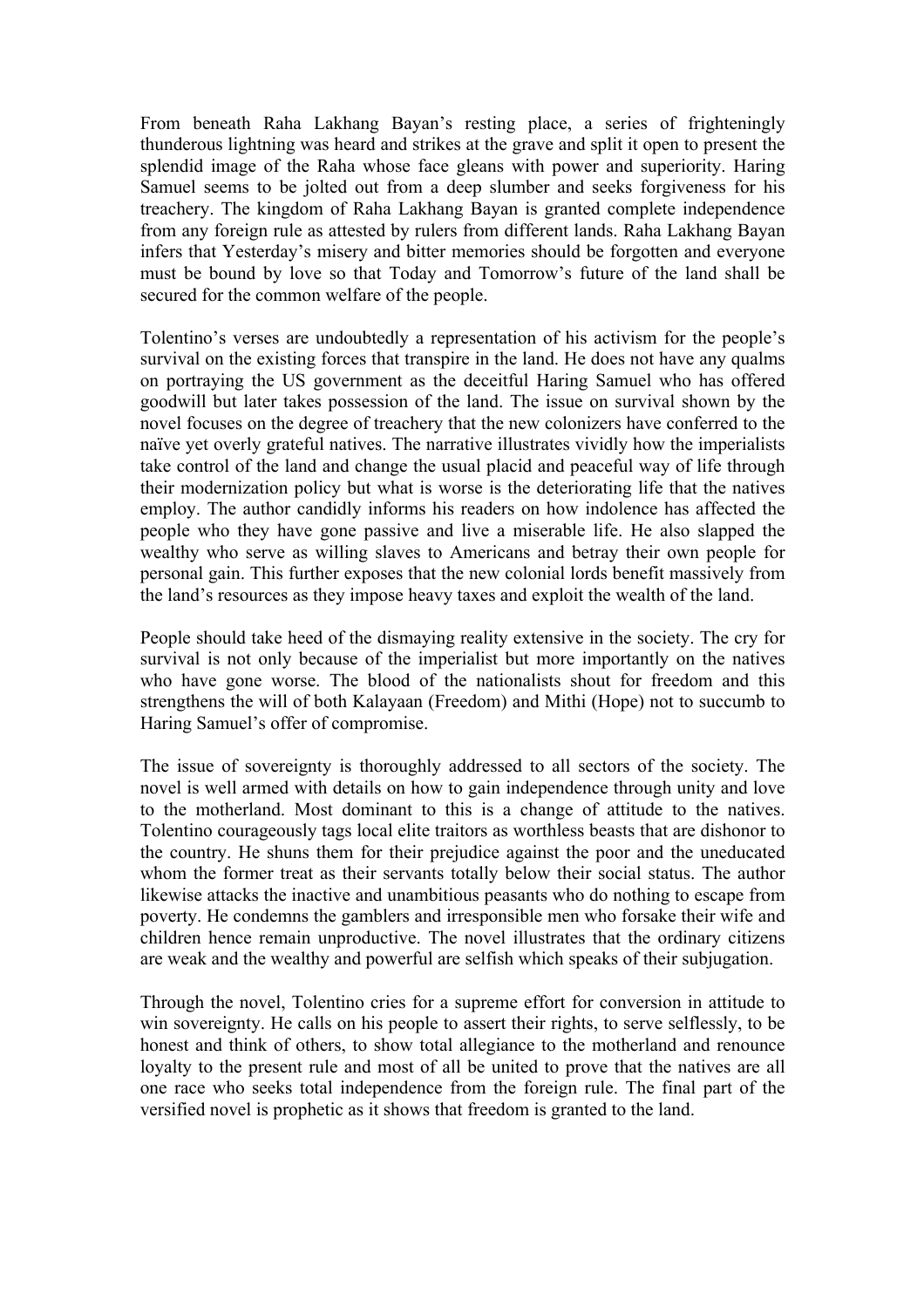## **Kasulatang Ginto (1914)** -Golden Inscription

From the sub-title itself, *History of a Free Nation*, set in 1350, the novel greatly exhibit the call for survival and sovereignty that will ultimately earn the 'history of a free nation'. The author has set his novel during the pre-Hispanic colonization where people had their own political system of government. They live in bounty and free do their own will as mandated by the law. There was a big setback though. People are disunited and lived separately away from each other physically and allegorically.

Occupying only one nation and living in abundance and prosperity, people are endlessly greedy and ceaseless in getting more. They fight each other to conquer more territories. The need for survival as illustrated by the novel is on the same selfish natives who are bent on destroying each other. They are dissatisfied people who want more to the point of killing each other. Family ties are broken because of this insatiability and Tolentino establishes the impact of ruining one's own people and motherland. He points out the material benefits that a united race will gain once outsider influences are expelled. The gold and natural resources of the land are vividly exemplified that readers are opt to get dismayed on the abundance denied to them by the present rulers. The infant Bagong Araw is placed in a golden tub while Tatlong Bituin's attire is embossed with diamonds, rubies and other precious jewels.

Tolentino presents his detailed account on the local dispute between two neighboring kingdoms. Although their respective rulers are allies, people are divided and treat each other as rivals. The novel has again stressed the authorial power by instructing readers that in order to survive one must know how to be unified. Both Lakhang Liwayway and Lakhang Makapagal become role-models for their particular constituents that there should be unity between them in order to survive adversaries.

Further, survival is needed to overcome traitors like the character of the selfish and greedy Maliwat who serve as detriments to the progress of the land. People need to join forces to eliminate power-hungry fellows whose deeds are only for their own benefits. The character of the ingrate Talimhaga is also highlighted to warn readers against back fighting natives. Tolentino is very explicit of local officials and elites who forsake the common people to gain the favor of the ruling class. Survival is needed in order to escape from their influences.

The activism for sovereignty is clearly presented on the blood compact that Bagong Araw and Tatlong Bituin are meant for marriage to merge their divided kingdoms.

The author directly states on his novel that there should only be one kingdom to gain true freedom as a race. The character of Lakhang Liwayway acknowledges that the land is threatened by invaders and that its wealth shall be assailed so she has engraved the golden inscription intended to expose the real identity of her son who will unite people and bring peace and freedom to the land. The pursuit of sovereignty is demonstrated when Maliwat staged a war against his father-in-law Makapagal and ordered him killed then seized his throne. Conquerors have no place in a land inhabited by free people so the author is quick to assure his readers that freedom shall be regained. Maliwat is subdued by Lakhang Makapagal transformed as the mighty Sinukuan while Lakhang Talimhaga is stripped of her crown and Bagong Hari regains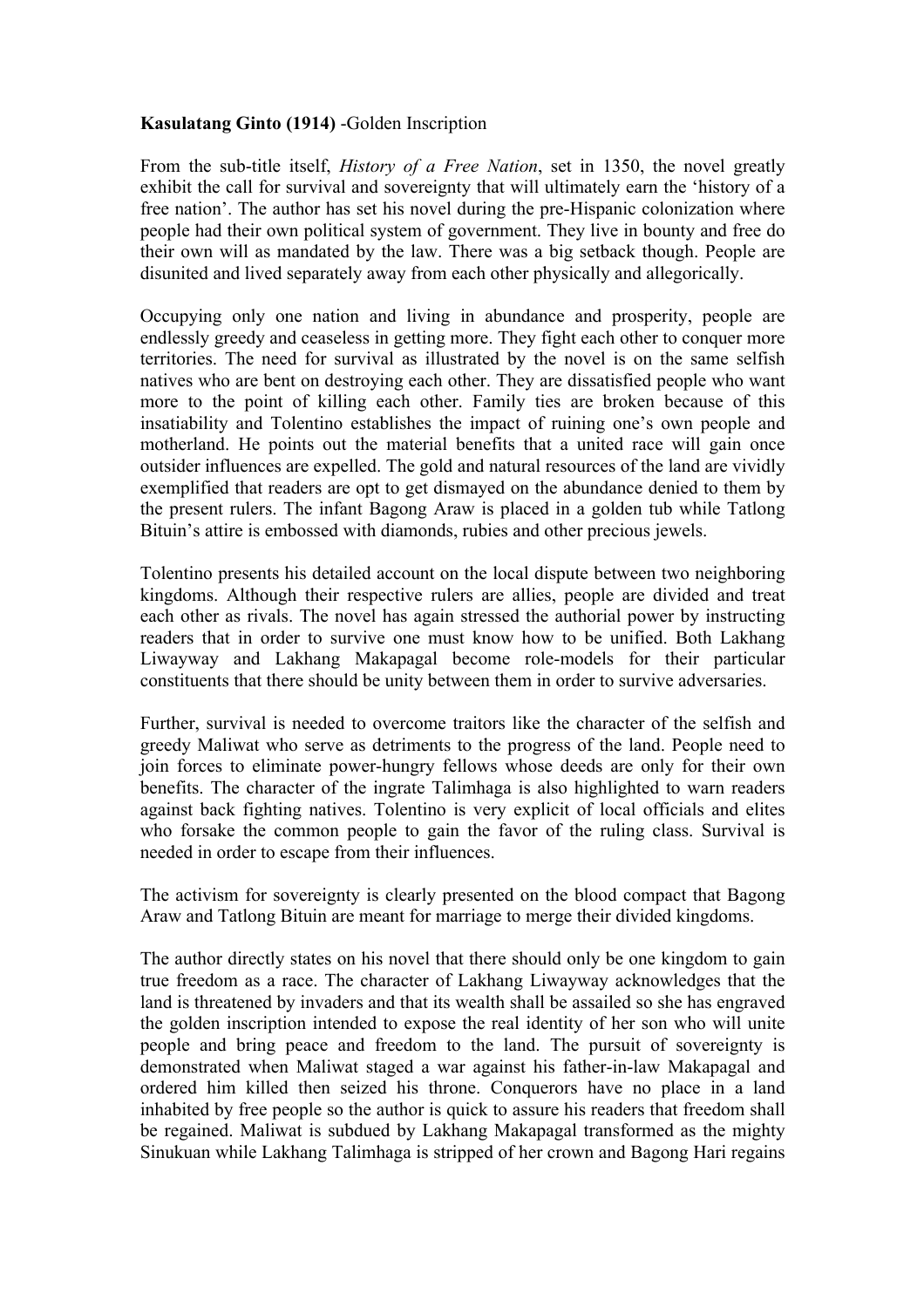his right to the throne. Finally the nation has gained its freedom and lived peacefully with their righteous ruler.

## **Conclusion**

The novels speak of the cultural conditions that were borne by the early  $20<sup>th</sup>$  century Filipinos. The new American colonial lords have wisely acknowledged that the threecentury imprints of Spain need to be wiped out from the natives. This has been accomplished initially by a conversion from the Hispanic-subjective religious writings and fantasy tales into the promotion of the Realism movement in literature that has become popular in American literature. The realistic type of literature is established and found to be more relevant to the contemporary situations welcomed by the growing number of readers. The latest backdrop meets the modern trend imposed by the new imperialists.

Further, the sudden swing in the socio-economic conditions has prompted Aurelio Tolentino to settle for a more profitable genre of writing. The author's struggle proves that more than his financial necessity as a new family man, his fictions are the means to an end. His century-old novels are all represented by the need for survival and his call for sovereignty. The fictions portray the need to survive both on the twofold standards of the locals and the immediate renovation imposed by the US liberalization policy. As the novels expressed, people are supposed to be free but held captive not only by the invaders but the disunited character of the locals. The characters in the fictions are the voices that persistently advocate to be wary on the present situation and strive to attain complete independence from the foreign intrusion. A prophetic voice is heard in the novels asserting for unity and gaining liberation.

## **Acknowledgement**

The presenter is indebted to the Bataan Peninsula State University (BPSU) Research and Development Office (RDO) headed by Dr. Hermogenes M. Paguia for his most encouraging and catching passion for research activities. Likewise to the Research staff of the university led by Dr. Gregorio J. Rodis for the continuous support and vigor for research excellence. Huge thanks is also due to the Commission on Higher Education (CHED) International Affairs Office (IAS) for approving the IAFOR conference; thus paving for the funded travel and presentation. Above all, praises and glory to Jehovah God for the accomplishment.